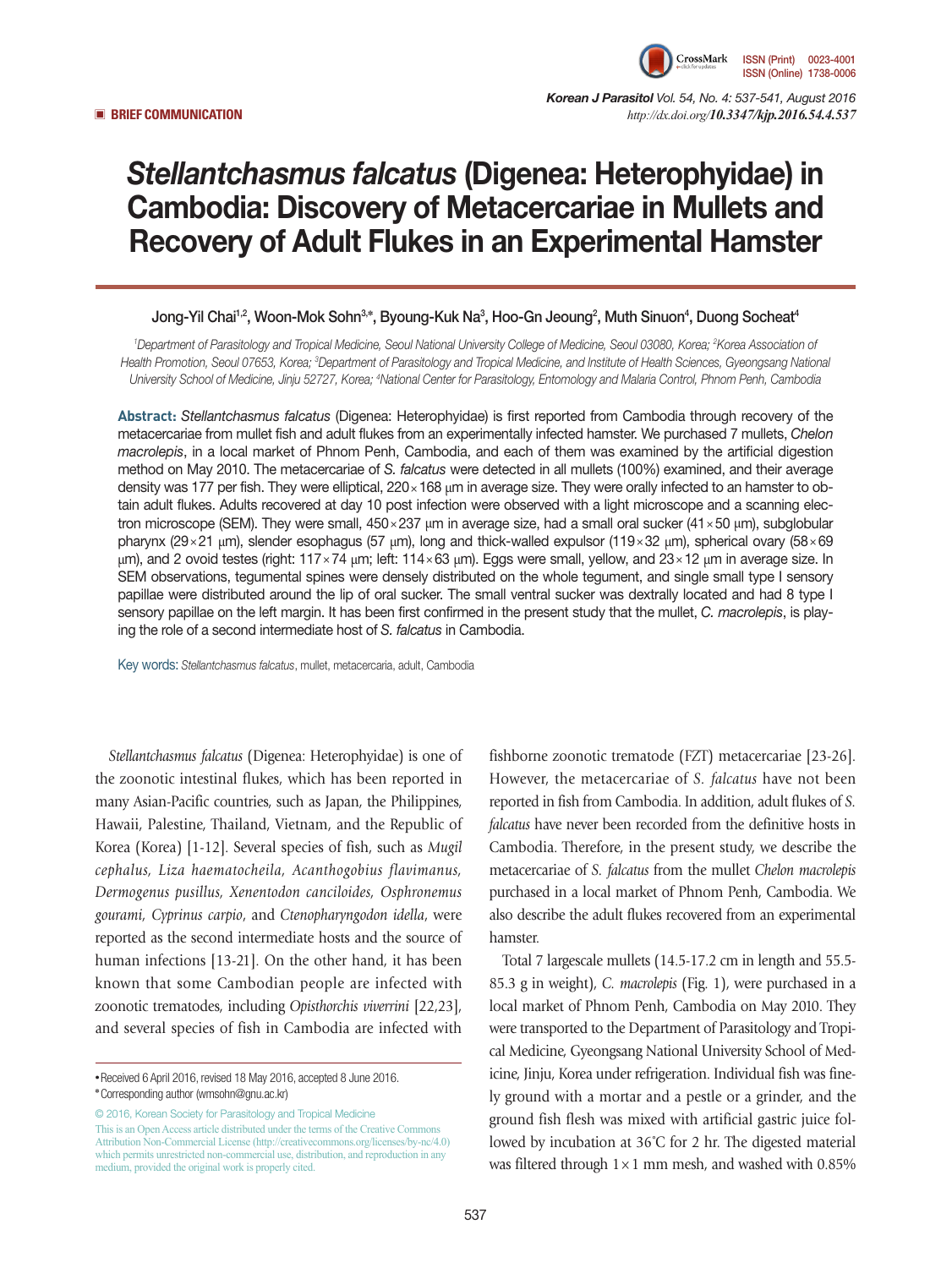saline until the supernatant became clear. The sediment was carefully examined under a stereomicroscope, and then the metacercariae were collected. The metacercariae collected were orally fed to a hamster to obtain adult flukes. Adult flukes were recovered in the small intestines of the hamster at day 10 post infection (PI).

For light microscopic observations, the adult flukes were fixed in 10% neutral buffered formalin. After washing with distilled water, the specimens were stained with Semichon's acetocarmine,



Fig. 1. The largescale mullet, *Chelon macrolepis*, examined in the present study.

followed by dehydration with graded ethanol series (70%, 80%, 90%, 95%, and absolute), and cleared with carbol-xylol and xylene. They were mounted in Canada balsam. Some adult flukes were washed with 0.2 M cacodylate buffer (pH 7.2) and fixed with 2.5% glutaraldehyde for scanning electron microscopy (SEM). They were dehydrated, dried, and mounted on aluminum stubs, followed by coating with gold using a JFC-1100E ion sputtering device (Jeol, Tokyo, Japan). The mounted specimens were observed using a XL-30S SEM (Philips, Amsterdam, The Netherlands) at an accelerating voltage of 20 kV. All measurement unit (average) is micrometer (μm).

The metacercariae of *S. falcatus* (Fig. 2A) were detected in all of the mullets (100%) examined. The metacercarial densities were 6-430 (177 in average) per fish. They  $(n=20)$  were elliptical, 195-240 (220) by 138-190 (168) in size. Brownish pigments were scattered in the whole body. The excretory bladder was not obviously seen.

Adults  $(n=10; Fig. 2B)$  were small, oval to pyriform, dorsoventrally flat, 405-510 (450 in average) long and 220-250 (237) wide. Oral sucker subterminal, 38-45 (41) by 43-55 (50). Pharynx subglobular, 25-30 (29) by 13-30 (21). Esopha-



Fig. 2. (A) *Stellatchasmus falcatus* metacercaria detected in a largescale mullet purchased from a local fish market in Phnom Penh, Cambodia. (B) An adult of *Stellatchasmus falcatus* (Semichon's acetocarmine stained) recovered from the small intestine of an experimentally infected hamster at 10 days after infection. E, expulsor; O, ovary; OS, oral sucker; P, pharynx; T, testis; VS, ventral sucker. Scale  $bar=50 \mu m$ .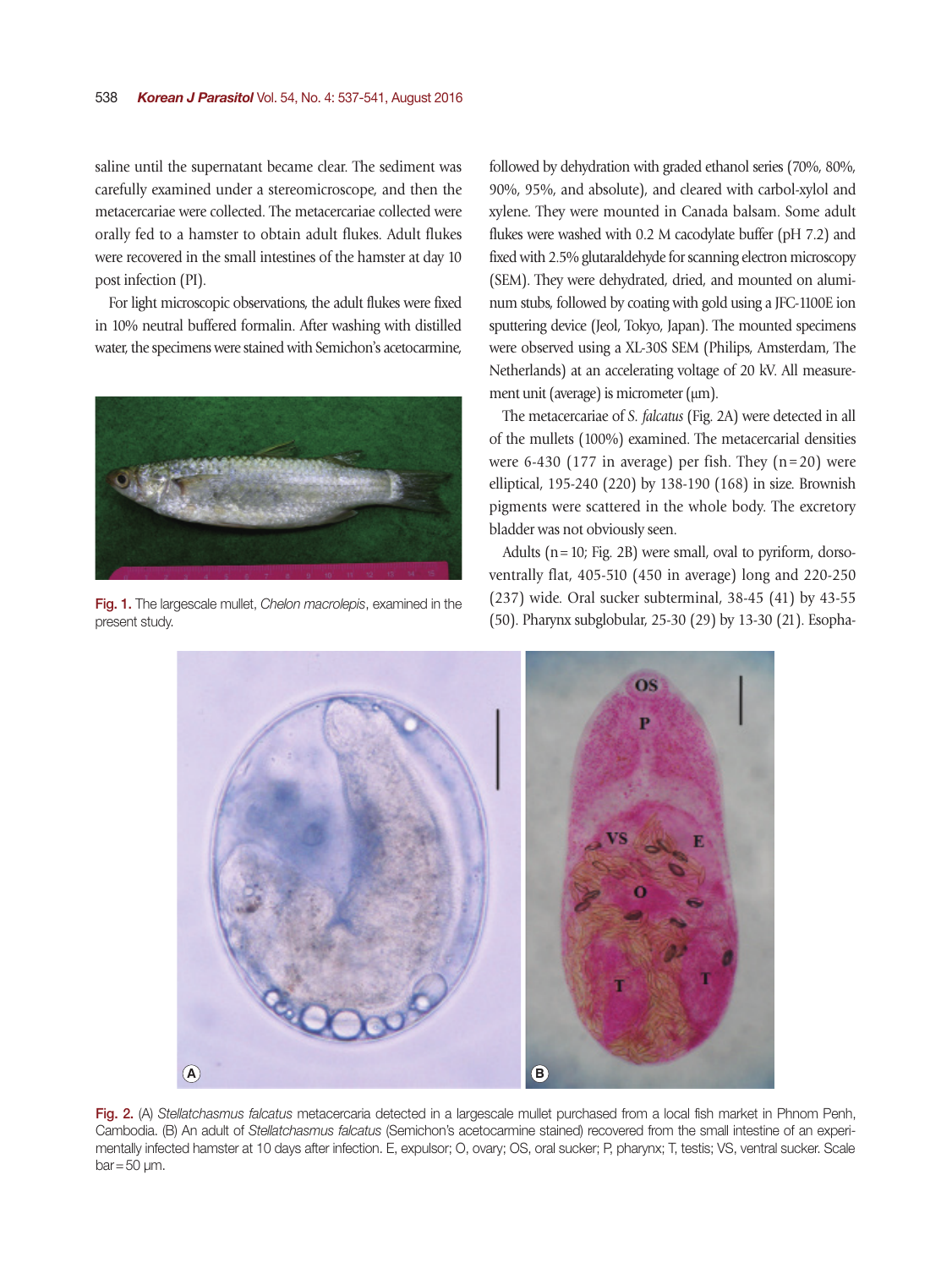gus slender, 40-65 (57) long. Ventral sucker small. Expulsor long and thick-walled, 105-138 (119) by 30-35 (32). Seminal vesicle saccate. Ovary spherical, 50-75 (58) by 50-88 (69). Two testes ovoid or globular, slightly oblique and widely separated; right 100-138 (117) by 68-80 (74); left 100-125 (114) by 55- 73 (63). Vitellaria follicular, distributing in the post-ovarian fields. Eggs small, yellow, and 22-24 (23) by 11-13 (12).

In SEM observations, worms were ventrally concave with pointed anterior and rounded posterior ends. Tegumental spines were densely distributed on the whole tegument except on the dorsal side of the posterior 1/6 of the body. They were somewhat sparse in the posterior body (Fig. 3A, B). Single small type I sensory papillae were distributed around the lip of the oral sucker, and grouped type I sensory papillae were presented around the oral sucker (Fig. 3C). The ventral sucker was small, dextrally located, and retained 8 type I sensory papillae on its left margin (Fig. 3D). The dorso-middle surface (the upper square in Fig. 3B) was spinous with numerous wide broom brush-shaped tegumental spines like in the ventral surface and sperms entering into the opening of Laurer's canal (Fig. 3E). The dorso-posterior surface (the lower square in Fig. 3B) was nearly aspinous with only a few small 2-5 tiped tegumental spines (Fig. 3F).

In the present study, it has been confirmed for the first time that the largescale mullet, *C. macrolepis*, plays the role of a second intermediate host of *S. falcatus* in Cambodia. As the second intermediate hosts of this fluke, several species of brackish water and freshwater fish, including the mullet (*M. cephalus* and *L. haematocheila*), goby (*A. flavimanus*), wrestling halfbeak (*D. pusilla*), *X. canciloides*, giant gouramy (*O. gourami*), common carp (*C. carpio*), and grass carp (*C. idella*), have been reported in Japan, Hawaii, China, Korea, Thailand, Viet-



Fig. 3. SEM findings of *S. falcatus* recovered from an experimental hamster. (A) Whole ventral view, showing its concave body with scale-like tegumental spines and 2 suckers, the oral sucker in anterior end and the ventral sucker dextrally located (in the square). (B) Whole dorsal view. The body surface is covered with scale-like tegumental spines except for the surface near posterior end. (C) Tegument around the oral sucker. Numerous small ciliated type I sensory papillae are seen on the dorsal lip and 2-4 grouped type I sensory papillae are observed near the oral sucker. (D) Tegument around the ventral sucker. Ventral sucker is small, dextrally located, and has 8 type I sensory papillae in it's left margin. (E) Tegument on the dorso-middle surface. Numerous broom brush-shaped tegumental spines are compactly distributed and sperms entering into the opening of Laurer's canal. (F) Tegument on the dorso-posterior surface. Tegumental spines here became sparser and less digitated.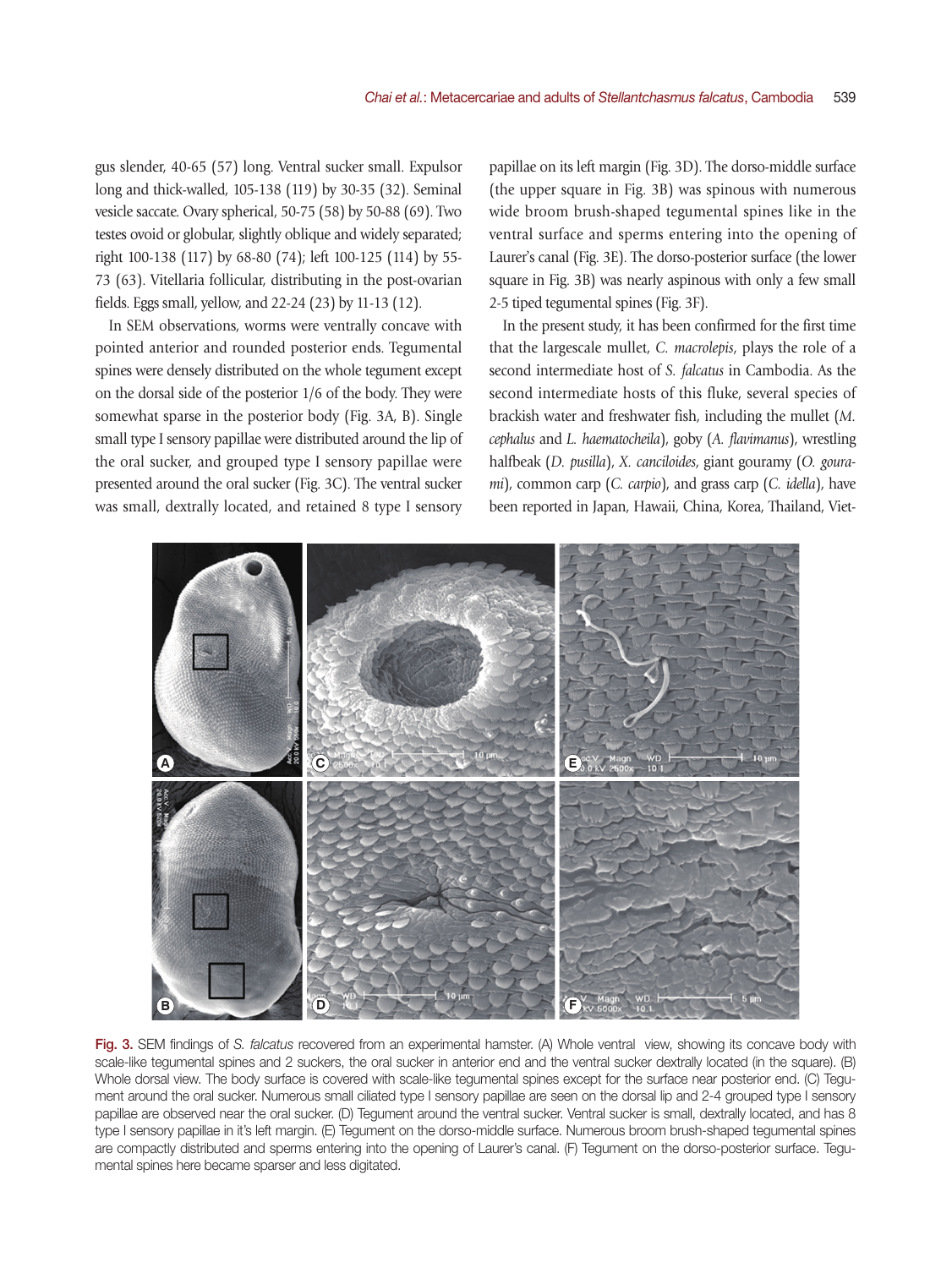nam, and Lao PDR [13-21]. Among these fish hosts, the mullet is the most frequently reported in various regions of Japan, Hawaii, China, Korea, and Vietnam [13-16,21]. However, the largescale mullet, *C. macrolepis*, has never been reported as the fish host for *S. falcatus* prior to this study which was done in Cambodia. On the other hand, freshwater fish, *D. pusilla, X. canciloides, O. gourami, C. carpio,* and *C. idella*, are known to be the fish hosts of this fluke in Southeast Asian countries, Thailand, Vietnam, and Lao PDR [17-20].

*Stellantchasmus* was first described with adult flukes obtained from cats experimentally fed the metacercariae from mullets in Japan. The fluke in this genus is characterized by the presence of a slightly deviated ventral sucker to the right side of the body and an elongated sac-like seminal vesicle (expulsor) at the opposite side of the ventral sucker [27]. Until now, total 4 species have been reported in this genus, including the type *S. falcatus*. Chen [28] treated several previously reported species as synonyms of *S. falcatus* [28]. Pearson [29] agreed the opinion of Chen [27], and proposed a new species, *S. aspinosus*, with an unarmed and modified ventral sucker as a differential character. Later, 2 other species, *S. batillans* Pearson, 1964 and *S. gallinae* (Oshmarin, 1971) Pearson and Ow-Yang, 1982, have been reported [29,30].

The metacercariae of *S. falcatus* were 195-240×138-190 in size and had obscure excretory bladders in the present study. They were somewhat larger than those from mullets in Korea  $(150-200\times130-190)$  [16], but smaller than those from mullets in Vietnam (255-330×225-250) [21]. The excretory bladder was round in metacercariae from mullets in Korea, but V-shaped in Vietnam. However, their general morphologies were very similar to one another among the 3 geographical isolates of metacercariae. They were commonly elliptical in shape, had a relatively thick and elastic cyst wall, yellowish-brown pigment granules scattered all over the body, a submedian small ventral sucker, and a thick-walled bulb-like expulsor. In adult flukes, there were no differences in their detailed morphologies, which were recovered from experimental animals infected with metacercariae detected in mullets from 3 countries, i.e., Korea, Vietnam, and Cambodia [16,21].

Total 5 species of FZT metacercariae were detected in freshwater fishes from Cambodia, i.e., *O. viverrini, Haplorchis pumilio, Haplorchis yokogawai, Centrocestus formosanus*, and *Procerovum varium* [23-25]. However, *S. falcatus* metacercariae were first found in fish from Cambodia. We additionally collected *Pygidiopsis* metacercariae from the same mullet, which were described as a new species, *Pygidiopsis cambodiensis* n. sp., with their adults recovered from hamsters experimentally fed the metacercariae [31]. Conclusively, it has been confirmed that the largescale mullet, *C. macrolepis*, from Cambodia play the role of second intermediate hosts and possibly the sources of human infections with *S. falcatus* as well as *P. cambodiensis*. Trials to detect human infections with these flukes should be performed in Cambodia.

#### ACKNOWLEDGMENTS

We thank Jung-A Kim and Hee-Ju Kim, Department of Parasitology and Tropical Medicine, Gyeongsang National University School of Medicine, Jinju, Korea, for their help in fish examinations. We also thank the staff of the Korea Association of Health Promotion, Seoul, the Republic of Korea, who participated in the Korea-Cambodia Cooperation Project on Parasite Control in Cambodia (2006-2011).

## CONFLICT OF INTEREST

The authors declare that they have no conflict of interest related with this article.

### **REFERENCES**

- 1. Takahashi S. On the eggs of *Stellantchasmus falcatus* and *Pygidiopsis summus* found in human stools. Okayama Igakkai Zasshi 1929; 41: 1502-1513.
- 2. Kagei N, Oshima T, Ishikawa K, Kihata M. Two cases of human infection with *Stellantchasmus falcatus* Onji et Nishio, 1915 (Heterophyidae) in Kochi Prefecture. Jpn J Parasitol 1964; 13: 472- 478.
- 3. Seo BS, Lee SH, Chai JY, Hong SJ. Studies on intestinal trematodes in Korea XII. Two cases of human infection by *Stellantchasmus falcatus*. Korean J Parasitol 1984; 22: 43-50.
- 4. Hong ST, Chai JY, Lee SH. Ten human cases of *Fibricola seoulensis* infection and mixed one with *Stellantchasmus* and *Metagonimus*. Korean J Parasitol 1986; 24: 95-97.
- 5. Sohn WM, Chai JY, Lee SH. A human case of *Stellantchasmus falcatus* infection. Korean J Parasitol 1989; 27: 277-279.
- 6. Radomyos P, Charoenlarp P, Radomyos B, Tungtrongchitr A. Two human cases of *Stellantchasmus falcatus* (Trematoda, Heterophyidae) infection in Northeastern Thailand. Jpn J Parasitol 1990; 39: 7-11.
- 7. Son WY, Huh S, Lee SU, Woo HC, Hong SJ. Intestinal trematode infections in the villagers in Koje-myon, Kochang-gun, Kyongs angnam-do, Korea. Korean J Parasitol 1994; 32: 149-155.
- 8. Chai JY, Song TE, Han ET, Guk SM, Park YK, Choi MH, Lee SH.